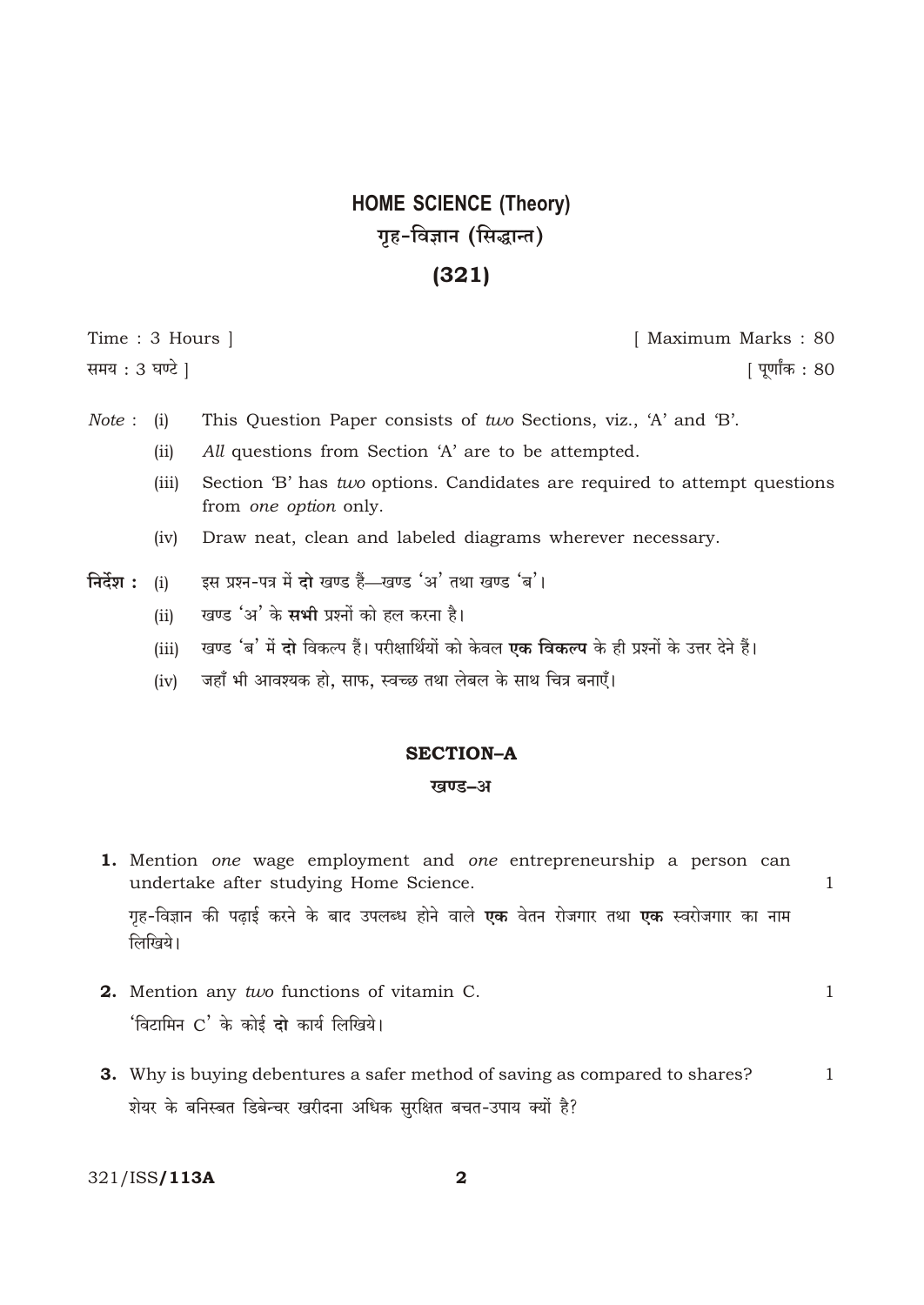- 4. What is babbling? Mention the age at which the child starts babbling.  $\mathbf{1}$ बबलाना क्या है? बच्चा किस उम्र में बबलाना आरंभ करता है?
- **5.** Mention any two components and any one indicator of good health.  $\overline{2}$ अच्छे स्वास्थ्य के किन्हीं दो अंगों तथा किसी एक संकेत का नाम लिखिये।
- $\overline{2}$ 6. What are micronutrients? State their importance. सूक्ष्म पोषक तत्त्व क्या हैं? उनकी महत्ता का उल्लेख कीजिये।
- 7. Define resources and classify material goods, energy, skill and community facilities under their respective categories.  $\overline{2}$ संसाधन की परिभाषा लिखिये। भौतिक वस्तुएँ, ऊर्जा, कौशल तथा सामुदायिक सुविधाओं को अलग-अलग करके उनका वर्गीकरण कीजिये।
- 8. Enlist two services and two beneficiaries of the National Nutritional Anaemia Control Programme (NNACP).

राष्टीय पोषण संबंधी अनीमिया नियंत्रण कार्यक्रम (NNACP) के अंतर्गत पायी जाने वाली दो सेवाओं तथा दो लाभार्थियों के नाम लिखिये।

- 9. What is a 'grameen sheetal'? Describe it in brief.  $\mathcal{L}$ 'ग्रामीण शीतल' क्या है? उसका संक्षेप में वर्णन कीजिये।
- 10. Mrs. Raman observes that the pattern of development of her 2-year-old child is same as her elder son when he was 2 years old. Explain why.  $\overline{2}$ सविस्तार समझाइये कि श्रीमती रमण के 2 वर्षीय बच्चे तथा बडे बच्चे, जब वह 2 वर्ष का था, का विकास एक ही प्रकार से क्यों होता है।

321/ISS/113A

 $[$  P.T.O.

 $\overline{2}$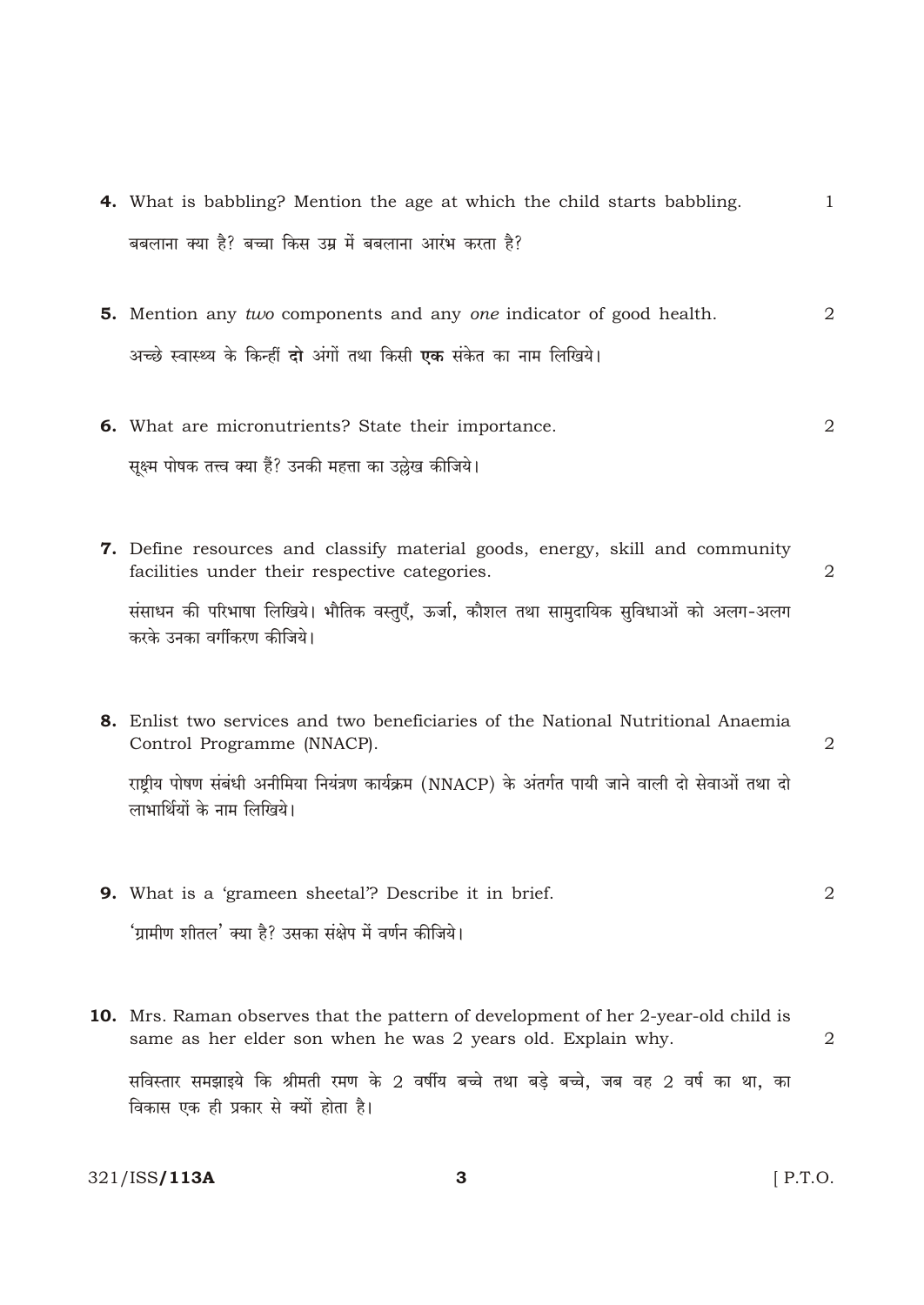11. Which kind of odour and residue are obtained by burning cotton and wool fibres?

सूती तथा ऊनी तन्तुओं को जलाने पर किस प्रकार की गंध आती है और किस प्रकार का अवशिष्ट बच जाता है?

 $\overline{2}$ 

- 12. Consumer education helps in developing a strong consumer movement. What is the role played by consumer movement in protecting the consumer interests?  $\overline{4}$ उपभोक्ता शिक्षा उपभोक्ताओं में प्रबल आन्दोलन विकसित करने में सहायता करती है। उपभोक्ता आन्दोलन उपभोक्ता के हितों की सुरक्षा करने में क्या भूमिका निभाता है?
- 13. What is fatigue? Give a schematic representation of the types of fatigue.  $\overline{4}$ थकान क्या है? थकान के क्या-क्या प्रकार हैं, एक योजनाबद्ध आरेख प्रस्तुत कीजिये।
- 14. Mention any four developmental tasks of adolescents.  $\overline{4}$ किशोरावस्था के किन्हीं **चार** विकासात्मक कार्यों का उल्लेख कीजिये।
- 15. Mention any four ways of dealing with the problem of a child labour.  $\overline{4}$ बालश्रम की समस्या से निपटने के कोई **चार** तरीके बताइये।
- 16. Name the weave found in mulmul dupatta and state any three characteristics of this weave.  $\overline{4}$ मलमल का दुपट्टा किस बुनावट-तकनीक से बनाया जाता है? उसके कोई **तीन** विशेष गुण लिखिये।

321/ISS/113A

4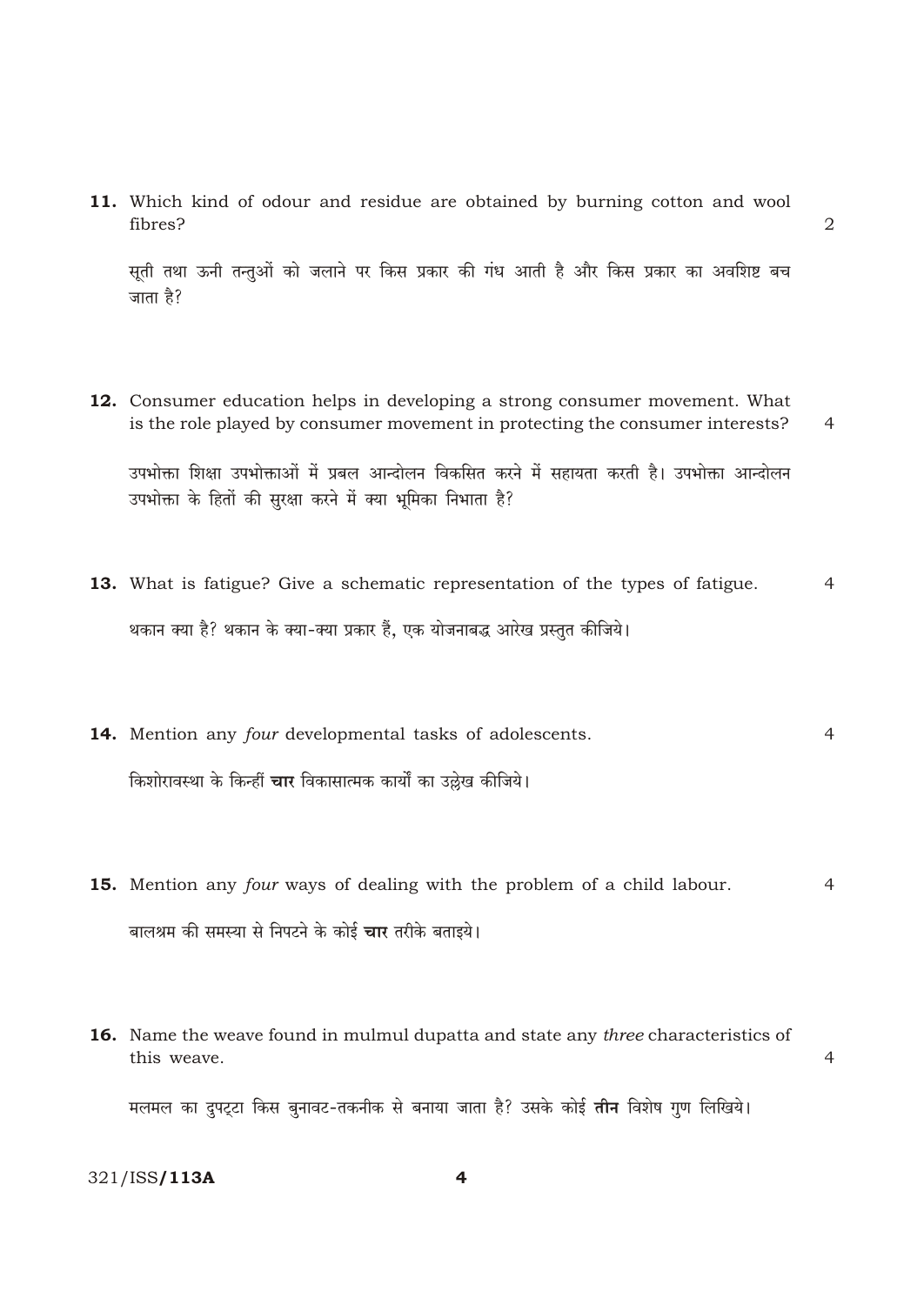17. Define nutritional status and malnutrition. What are different types of malnutrition? Give one example for each type.

पोषण स्तर तथा कुपोषण की परिभाषा लिखिये। कुपोषण के विभिन्न प्रकार तथा उनके **एक-एक** उदाहरण लिखिये।

18. State four reasons for cooking food before consuming it.  $\overline{4}$ 

भोज्य पदार्थों को खाने के पहले पकाने के **चार** कारण लिखिये।

19. After studying Home Science, suggest any two employment opportunities that are available to Rima in the areas of interior designing and consumer studies.

 $\overline{4}$ 

6

 $\overline{4}$ 

रीमा ने गृह-विज्ञान की पढाई की है। उसे आंतरिक सज्जा तथा उपभोक्ता अध्ययन के क्षेत्र में कौन से **दो** रोजगार उपलब्ध होंगे?

20. What are the properties of reducing bleaches? Give two examples of reducing bleaches.

रिडयसिंग ब्लीच के गण क्या हैं? इसके दो उदाहरण दीजिये।

- 21. What is a solar cooker? List any four advantages of using a solar cooker. 6 सोलर कुकर क्या है? इसके उपयोग के कोई **चार** लाभ लिखिये।
- 22. Which are sexually transmitted diseases? Name two diseases and list any four symptoms of STDs. 6

जननेन्द्रिय संक्रमण क्या हैं? जननेन्द्रिय संक्रमण के **दो** रोगों के नाम दीजिये तथा इसके कोई **चार** लक्षण बताइये।

321/ISS/113A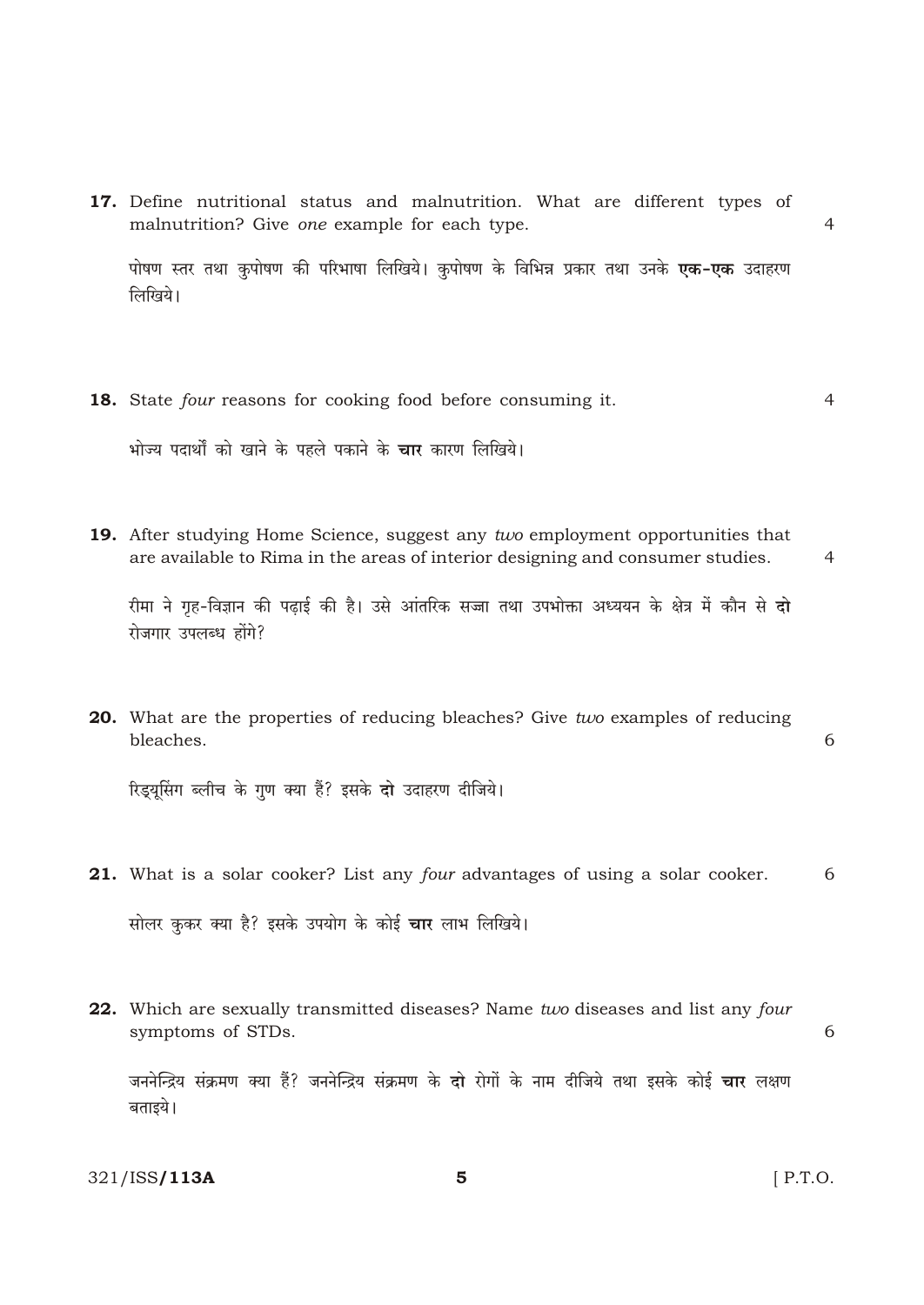# **SECTION-B** खण्ड-ब

OPTION-I विकल्प–ा

### (Housekeeping)

(गृह-व्यवस्था)

23. Mention two precautions to be followed while cleaning a painted surface.  $\overline{2}$ 

पेंट की हुई सतह की सफाई करते समय किन दो सावधानियों का ध्यान रखना चाहिये ?

24. Neera wants to buy brushes for cleaning carpet and cobwebs. Guide her as to which type of brush she should buy for cleaning these two surfaces.

नीरा कालीन साफ करने के लिए तथा जाले हटाने के लिए ब्रश खरीदना चाहती है। इस कार्य के लिए उसे किस प्रकार का बश खरीदना चाहिए इस बारे में आप उसकी मार्गदर्शन कीजिये।

 $\overline{2}$ 

25. List the ingredients and the method for preparing metal polishes.  $\overline{4}$ 

धातु की पॉलिश बनाने की सामग्री तथा विधि को लिखिये।

26. State the points of personal grooming that should be kept in mind by the housekeeping personnel for maintaining the reputation of an organisation.  $\overline{4}$ अपने संस्थान की प्रतिष्ठा को बनाये रखने के लिए वहाँ के कर्मचारियों को व्यक्तिगत ग्रुमिंग से सम्बद्ध किन बातों का ध्यान रखना चाहिये ?